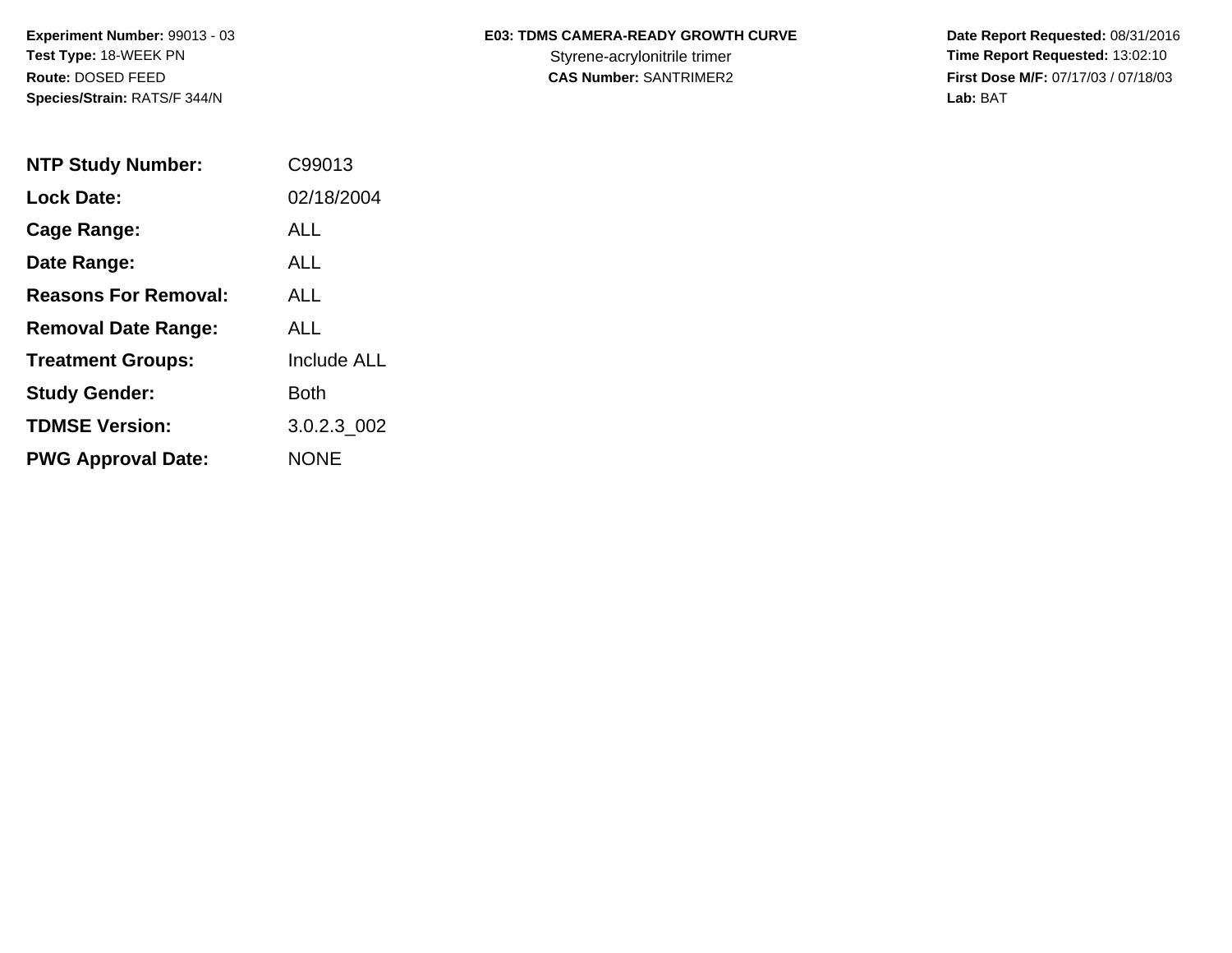**Species/Strain:** RATS/F 344/N **Lab:** BAT

## Experiment Number: 99013 - 03 **ED3: TDMS CAMERA-READY GROWTH CURVE** Date Report Requested: 08/31/2016

Test Type: 18-WEEK PN **Styrene-acrylonitrile trimer** Styrene-acrylonitrile trimer **Time Report Requested:** 13:02:10 **Route:** DOSED FEED **CAS Number:** SANTRIMER2 **First Dose M/F:** 07/17/03 / 07/18/03